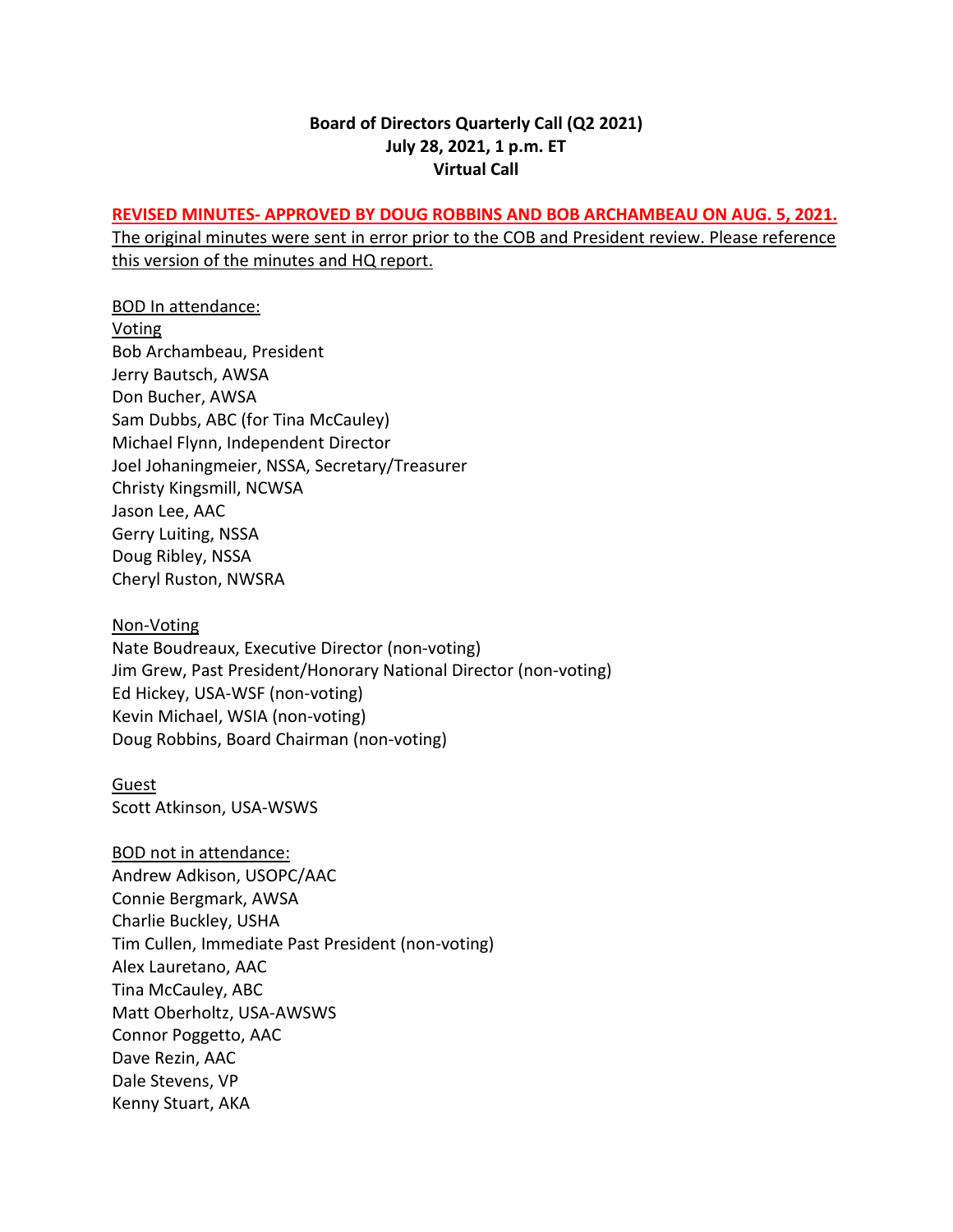Cathy Williams, USA-WB

### **BOD Call Minutes**

Boudreaux took roll, called the meeting to order at 1 p.m. ET and turned the floor over to Archambeau as Robbins was running late. Archambeau thanked the board for attending.

Boudreaux gave a headquarters update via PowerPoint referencing the written update below.

Ruston asked about Safe Sport training and if members would be receiving email notifications when training is due. Boudreaux answered that the new membership system will send cadenced reminders about Safe Sport training similar to that for membership renewals (30 days, 14 days, 7 days, 3 days and 1 day from expiration).

Boudreaux asked the board if anyone had questions regarding the 2Q financials which were shared prior to the call. No specific questions were asked.

Johaningmeier gave a brief treasurer's report echoing Boudreaux's comments about the organization's solid financial status and encouraged board members to read the budget/finance notes that accompanied the financials.

Hickey gave an update on the USA Water Ski & Wake Sports Foundation (USA-WSF). He praised Polk County Sports Marketing (PCSM) for hosting (and live streaming) the very successful April 24 Hall of Fame ceremony and the opening of the water ski museum display at the Polk County Visitors Center. Hickey added that USA-WSF's treasurer Dennis Longo has made tremendous progress with the finances by straightening out insurance, banking and accounting issues which has saved the organization thousands of dollars. USA-WSF is now well-positioned to pursue its mission. USA-WWF and PCSM are now planning a Hall of Fame Induction and banquet to be held March 5, 2022 at the RP Funding Center in Lakeland, Fla. Since the first-time virtual offering was such a success, USA-WSF will continue this practice. USA-WSF's scholarship program, another key part of its mission, has expanded considerably this past year thanks to the efforts of our dedicated volunteers. USA-WSF is defending itself in a lawsuit filed by David L. Hunter regarding charitable naming rights to the uncompleted Lake Myrtle Sports Complex in Auburndale, Fla. USA-WSF now has legal counsel from Kyle Tate who has agreed to represent USA-WSF without an up-front cost. USA-WSF is also dealing with challenges in its lease agreement with Correct Craft for the cable park, restaurant and pro shop constructed by USA-WSF at Lake Myrtle. USA-WSF borrowed from a bank to complete all of its obligations under the lease agreement after David L. Hunter failed to make donations in accordance with his Charitable Gift Agreement. Correct Craft voiced its desire to terminate the 20-year lease in late 2019, less than a year into the agreement but then reversed direction and decided to stay. The lessor/lessee relationship continues to be contentious. The income from the current lease does not cover the monthly loan payments. Correct Craft currently uses USA-WSF's property and parking that are not included in the lease agreement and refuses to enter into an agreement to lease this additional property. USA-WSF has listed all of its Lake Myrtle property for sale. Correct Craft showed interest in purchasing it and made an offer. The company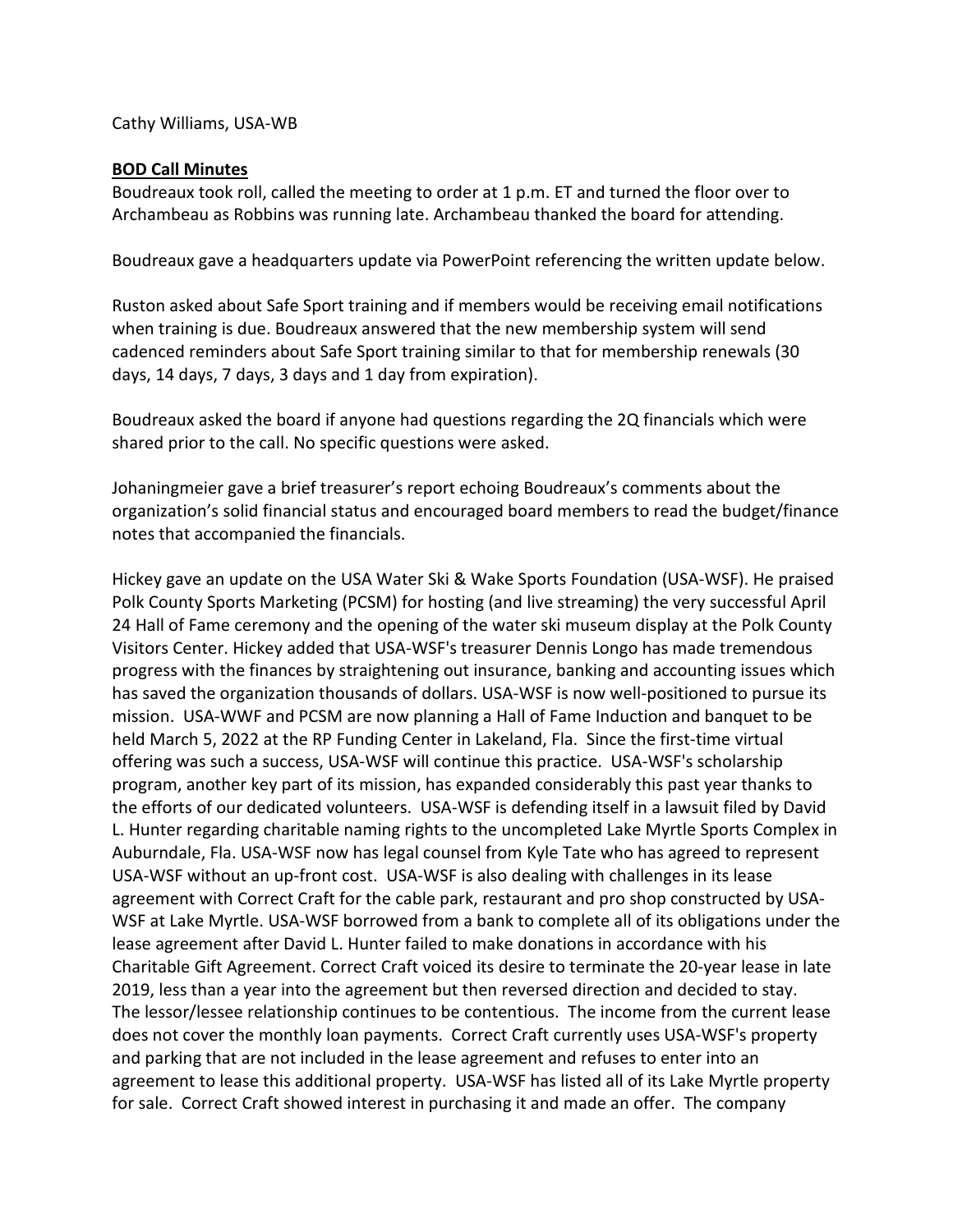subsequently reversed direction and withdrew the offer after obtaining an "appraisal" that showed a 35% decline in the property value from 2018 to 2021.

Archambeau encouraged Sports Disciplines to alert headquarters of any leadership changes that may be taking place at regional or national meetings (e.g., new directors, EVPs, etc.)

Robbins asked if any Sports Disciplines had specific updates and/or info on how summer events were going. Kingsmill said that collegiate membership should begin to tick up with the upcoming fall collegiate events. Johaningmeier was pleased at the turnout of show ski teams at the Wisconsin State Show Ski tournament. Ribley said the entries for the upcoming D1 and D2 Show Ski Nationals are trending well and both events will include several individuals acts in addition to team competition.

Boudreaux reminded the board that both the D1 and D2 Show Ski Nationals and the AWSA Nationals will be live streamed on [www.usawaterski.org.](http://www.usawaterski.org/)

Boudreaux concluded the meeting at 2:10 p.m. ET.

(See written HQ update and financials below)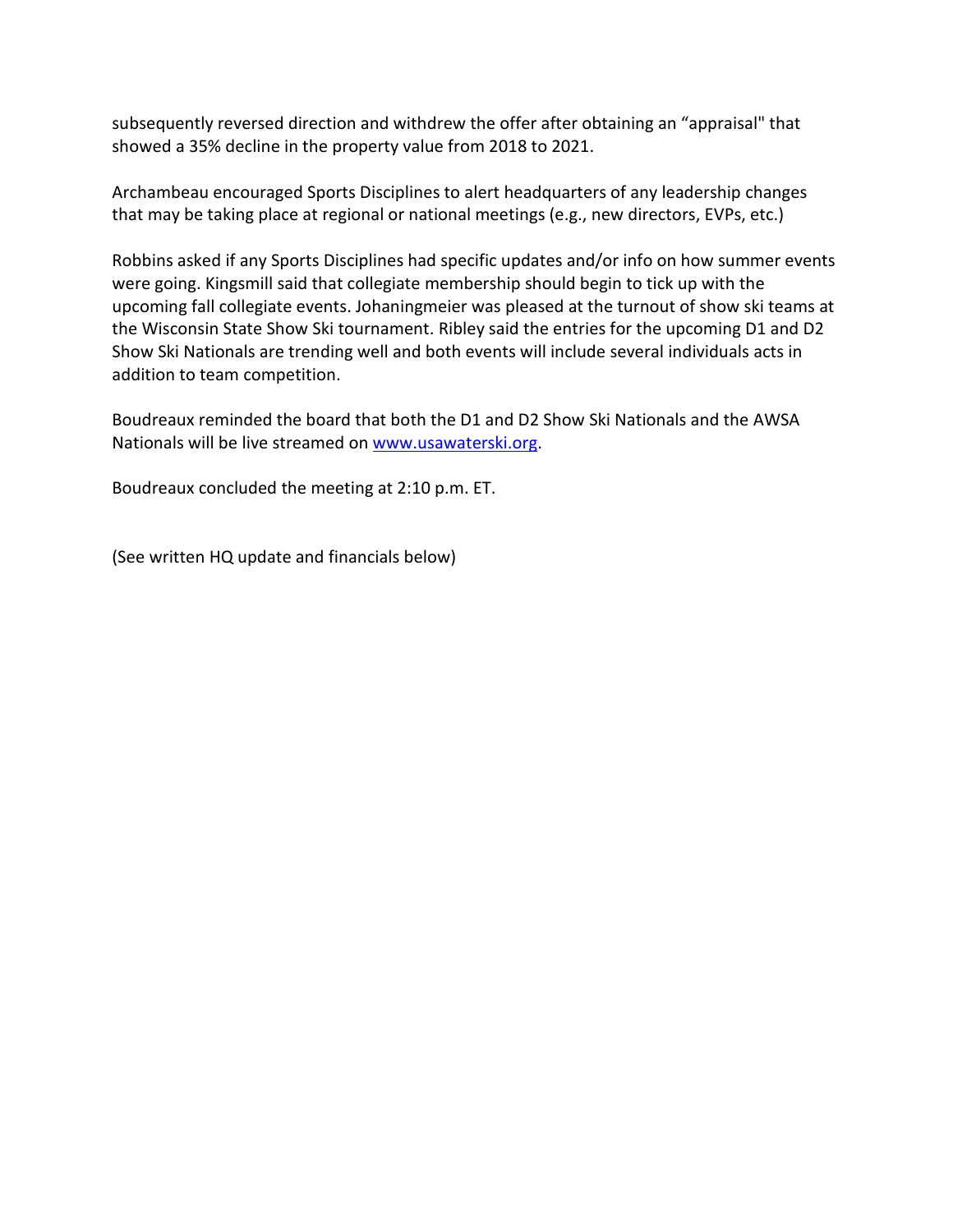# **USA-WSWS BOD Quarterly Call Update – July 2021**

## **Administration**

- **Membership System -** New Integrass membership and learning management system (LMS) testing still ongoing. We are likely looking at a September launch (after the busy Nationals month in August). You can review the membership registration staging area, MembersOnly dashboard and LSM staging area below.
	- o Membership:<https://staging-portal.integrasssports.com/memberregistration>
	- o Membership Dashboard:
		- **ID: 800182227**
		- Password: Member2@2!
	- o LMS: <https://staging-lms.integrasssports.com/>
		- ID: [nboudreaux@usawaterski.org](mailto:nboudreaux@usawaterski.org)
		- Password: Watersk!21
- **Kyle Tate/Brenda Nichols lawsuit and grievance vs. USA-WSWS -** A grievance and lawsuit were filed in early June by Tate and Nichols alleging several claims against members of the Judicial Committee from incidents that happened in 2018. The grievance is unique in that it names the chair as well as members of the Judicial Committee, an AWSA director and the USA-WSWS Executive Director. Since the parties who normally handle grievances are being grieved against (Judicial Chair and Executive Director), Bob Archambeau is naming an interim judicial committee chair to move the internal grievance complaint forward. The interim chair will work with an independent legal firm to appoint a disinterested hearing panel. Steve Smith, a Colorado Springs based attorney who specializes in NGB litigation, has been retained by USA-WSWS to assist with the internal complaint. Steve Smith has responded on behalf of USA-WSWS to Tate's initial grievance. Currently our D&O policy has indicated it will defend the organization if there is eventual litigation; however, it does not apply to defending an internal grievance. Still waiting on the GL policy to make a determination. We would prefer the GL policy take the lead if there is eventual litigation as there is no deductible on that policy while the D&O policy carries a \$25,000 deductible.
- **Leopoldus Law Firm** Contracted with a law firm (Leopoldus Law based in California) to assist Jeff Smith/Jeff Clark and bylaws committee with USOPC and Safe Sport audit revisions in addition to developing a checklist document for internal grievance claims and/or other internal investigations. The cost is minimal - \$3,000 in 2020 and \$2,000 in 2021. The attorney at Leopoldus who is assisting is a former USOPC auditor and will greatly assist our volunteers in making needed revisions to various USA-WSWS policies to stay compliant with the USOPC. The firm also has a list of disinterested volunteers (other attorneys) who are willing to serve on any USA-WSWS grievance hearing panels (e.g., Tate/Nichols grievance).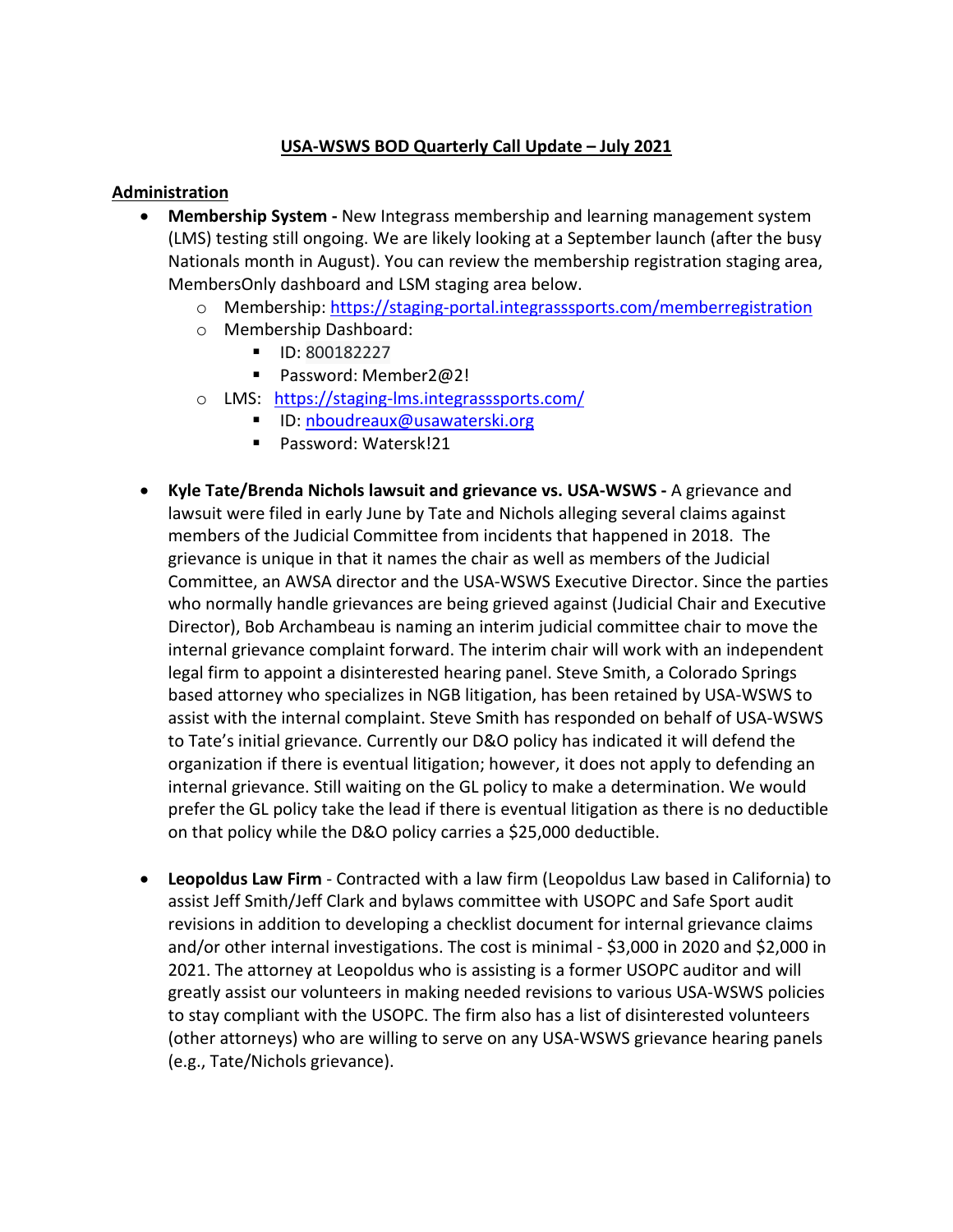- **Human Resources -** Hired Frances (Fran) Buchanan as Business Operations Manager (starts Aug. 1) to replace Jessica Modrak who is leaving USA-WSWS to attend graduate school. Reviewed 107 resumes, conducted nine 30-minute meet-and-greet interviews, five hour-long final interviews and three staff interviews. Fran is a graduate of the University of Mississippi and received a Master of Science in Sport and Entertainment Management degree from the University of South Carolina. She spent the last three years with PGA of America serving as Volunteer Operations Coordinator for various PGA Championship events.
- **U.S. Coast Guard Grant -** We were informed in early July that our application for funding (for development of a towed water sports specific boating safety course) from the U.S. Coast Guard was not accepted. Had a very positive discussion with the grant administrators on how to improve our application in hopes of receiving funding in the future.

### **Finances**

- **Expense Reduction -** Trimmed operating expenses by **21.8 percent** (\$1,564,743 to \$1,222,997) from 2019 to 2021 saving the organization **\$341,746** over a three-year span.
- **Additional Revenue** (Grants and Federal Assistance) Over a three-year period from 2019 to 2021, secured a total of **\$468,602** in grant funding and federal assistance for the organization.

|           | <b>2021 Total:</b>                                           | \$230,002 |
|-----------|--------------------------------------------------------------|-----------|
|           | <b>Employee Retention Credit</b>                             | \$29,502  |
| $\bullet$ | PPP Loan #2 First Home Bank (will be fully forgiven)         | \$95,500  |
|           | Connect Sports Event Grant (distributed to SDs)              | \$5,000   |
|           | USOPC Digital Media Agreement (move to new website)          | \$50,000  |
| $\bullet$ | USOPC Administrative Grant (staff/accounting firm)           | \$50,000  |
| 2021      |                                                              |           |
|           | <b>2020 Total:</b>                                           | \$231,100 |
|           | PPP Loan #1– First Home Bank (fully forgiven)                | \$95,500  |
|           | USOPC covered cost of cyber insurance<br>$\bigcap$           | \$3,200   |
|           | USOPC Digital Media Agreement (move to new website)          | \$50,000  |
|           | USOPC Covid-19 Relief Grant (Operations/Elite Athlete Grant) | \$32,400  |
| $\bullet$ | USOPC Administrative Grant (staff/accounting firm)           | \$50,000  |
| 2020      |                                                              |           |
|           | <b>2019 Total:</b>                                           | \$7,500   |
|           | Florida Sports Foundation (Learn to Ski event)               | \$2,500   |
|           | Women's Sports Foundation (Learn to Ski event)               | \$5,000   |
| 2019      |                                                              |           |

### **Total Grant & Government Funding Secured**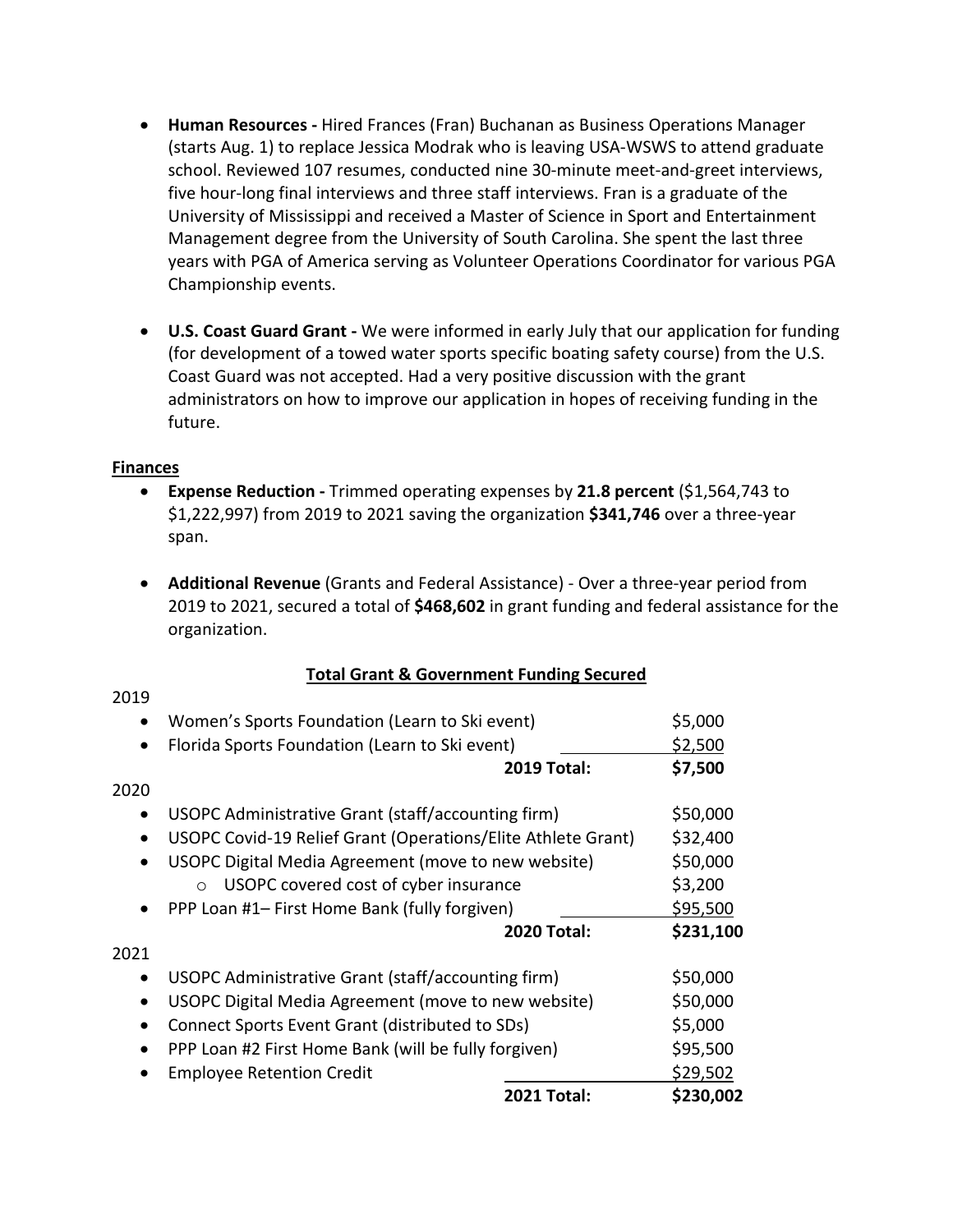**Three-Year Grant, USOPC & Government Funding Total: \$468,602**

# **Membership**

- Total members as of June 30 is **12,528**
	- o 3,959 individual active
	- o 1,310 family head of household
	- o 3,517 family active (spouse and dependents)
	- o 2,354 under 25 active
	- o 538 grassroots active
	- o 165 Ambassador/Life active
	- o 342 supporting
	- o 340 Ambassador/Life supporting

### **Membership Marketing**

- **Sports Engine -** Worked with Sports Engine to add water skiing to their list of sports on their website. Sports Engine is owned by NBC, and they will be promoting this site extensively throughout the Olympics on NBC, the Olympic Channel, and their various streaming channels. The idea behind the site is to give parents different options for youth sports in their communities - [https://www.sportsengine.com/water-skiing.](https://www.sportsengine.com/water-skiing)
- **100th Anniversary of Water Skiing -** USA-WSWS is partnering with Polk County Sports Marketing on a number of initiatives around the 100th anniverary in 2022 to include an expanded Awards Banquet (Gala), 100th themed branding at all National Championships, commercials for live stream events and social media, membership growth incentives, themed editions of *The Water Skier* magazine, goodie bags for Get on the Water Week and Basic Skills clinics, goodie bags for competitors at National Championships, various year-long giveaways of and contests for official 100th Anniversary merchandise. The September 2021 soft launch of the celebration includes the logo reveal, a teaser social media campaign counting down to 2022, an early bird preview flash sale of 100th Anniversary merchandise items, and an announcement in the fall issue of *The Water Skier*. We are also sending a request to our Sport Disciplines, USA-WSWS Clubs, USA-WSWS National Championships LOCs, sponsors, and industry allies to add the 100th Anniversary logo to their websites, social media platforms, event collateral (backdrops, posters, bibs, etc.). PCSM is investing more than \$50,000 in the initiative including \$12,500 directly to USA-WSWS for various marketing items.
- **Get on the Water Week -** Second annual membership promotion concluded in early July. Clubs were given free sanctioning and guest memberships for hosting a free clinic to introduce more people to the sport. Received 619 registrations for 25 free Basic Skills clinics hosted by 25 clubs across the country (55.17% of participants surveyed expressed interest in joining their local club after the event). One club indicated that they gained 10 new club members from *Get on the Water Week.*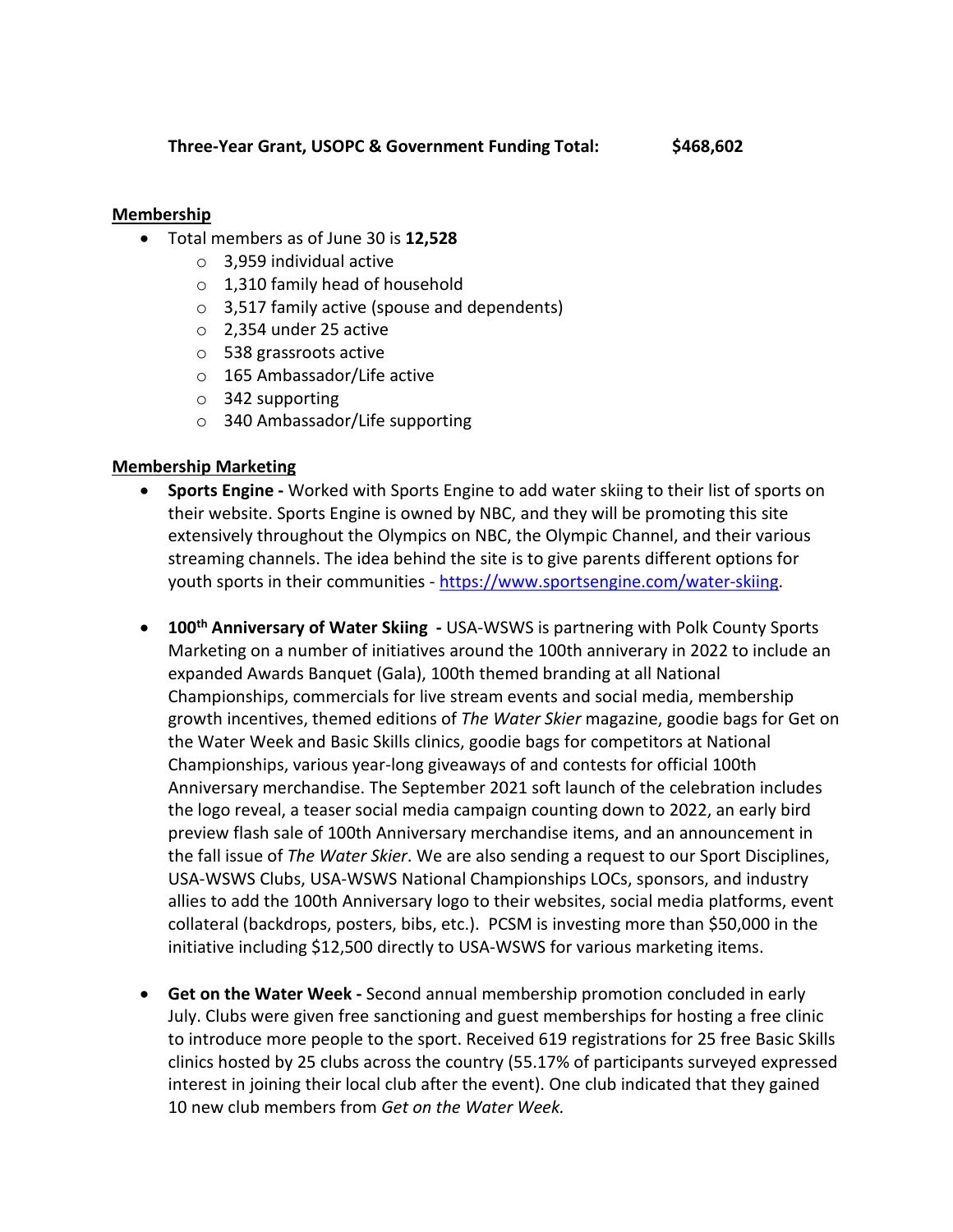o Get on the Water Week Full Recap [https://usawaterski.sharepoint.com/:b:/g/EZP9ngXhd5dHop9VFm2CdfAB9O4nB](https://usawaterski.sharepoint.com/:b:/g/EZP9ngXhd5dHop9VFm2CdfAB9O4nBhLeP7MQXQ66RvGOTQ?e=BIfphM) [hLeP7MQXQ66RvGOTQ?e=BIfphM](https://usawaterski.sharepoint.com/:b:/g/EZP9ngXhd5dHop9VFm2CdfAB9O4nBhLeP7MQXQ66RvGOTQ?e=BIfphM)

## **Sponsorship**

- Working on MasterCraft renewal (expired June 30, 2021).
- Reaching out, with an introduction to USA-WSWS, to a list of RV, Truck, Gas/Petroleum and Hard Selzer companies (received 150+ contacts from Sponsor United that we are currently inputting into Salesforce).
- Working with Xero Shoes to introduce the brand to 6-8 top water ski and wakeboard athletes. Athletes will get product to see if they like it. Could open the door to a larger value in kind (VIK) opportunity for USA-WSWS to outfit our various National Teams (Xero Shoes has a similar relationship with US Artistic Swimming).
- Pitching/In the pipeline that receive communication at least once every few weeks are Progressive Insurance, Zero Off, ToYou Bars, Herbalife, Forrest T Jones (Liberty Mutual Insurance), So Good So You, Roswell Marine, Wet Sounds, Airhead, Kicker Audio, Hit it H20, Zup Boards, Body Glove.
- Secured an additional partnership agreement from PCTSM (\$12,500) for promotion of the 100<sup>th</sup> Anniversary of Water Skiing (to cover costs of promotional items, signage, etc.).

# **Compliance / Safe Sport**

- Working with Jeff Clark and Jeff Smith along with the new law firm to make final revisions to Bylaws and Policy and Procedures documents for USOPC Certification Review (due August 6). The Certification review occurs every four years and is needed to be recognized by the USOPC as a sport NGB.
- Continuing to develop a Safe Sport communication plan to members.
	- o Created a Q&A video that was emailed to all members and highlighted on social media channels - [https://www.youtube.com/watch?v=CATJvoAeglk&t=2s.](https://www.youtube.com/watch?v=CATJvoAeglk&t=2s)
	- $\circ$  Will be developing an animation "explainer video" in Q3/Q4 that will be used to help explain the board's decision to implement Safe Sport training and what members need to do (received a \$4,000 grant from the USOPC to produce this video via Next Day Animations).

# **Misc.**

• **Elite Athlete Development Grant -** Part of the USOPC COVID Relief Grant of \$32,400 from 2020. Per the USOPC, half was used for business operations (\$16,200 in 2020) and the other half for an Elite Athlete Development Grant (\$16,200 in 2021). Awarded 18 athletes a grant amount of \$900 each for training, entry fees, travel, etc. Athletes represented AWSA, USA Wakeboard and Adaptive Sport Divisions. Will look to potentially continue the program with USA-WSWS funds in 2022 and beyond.